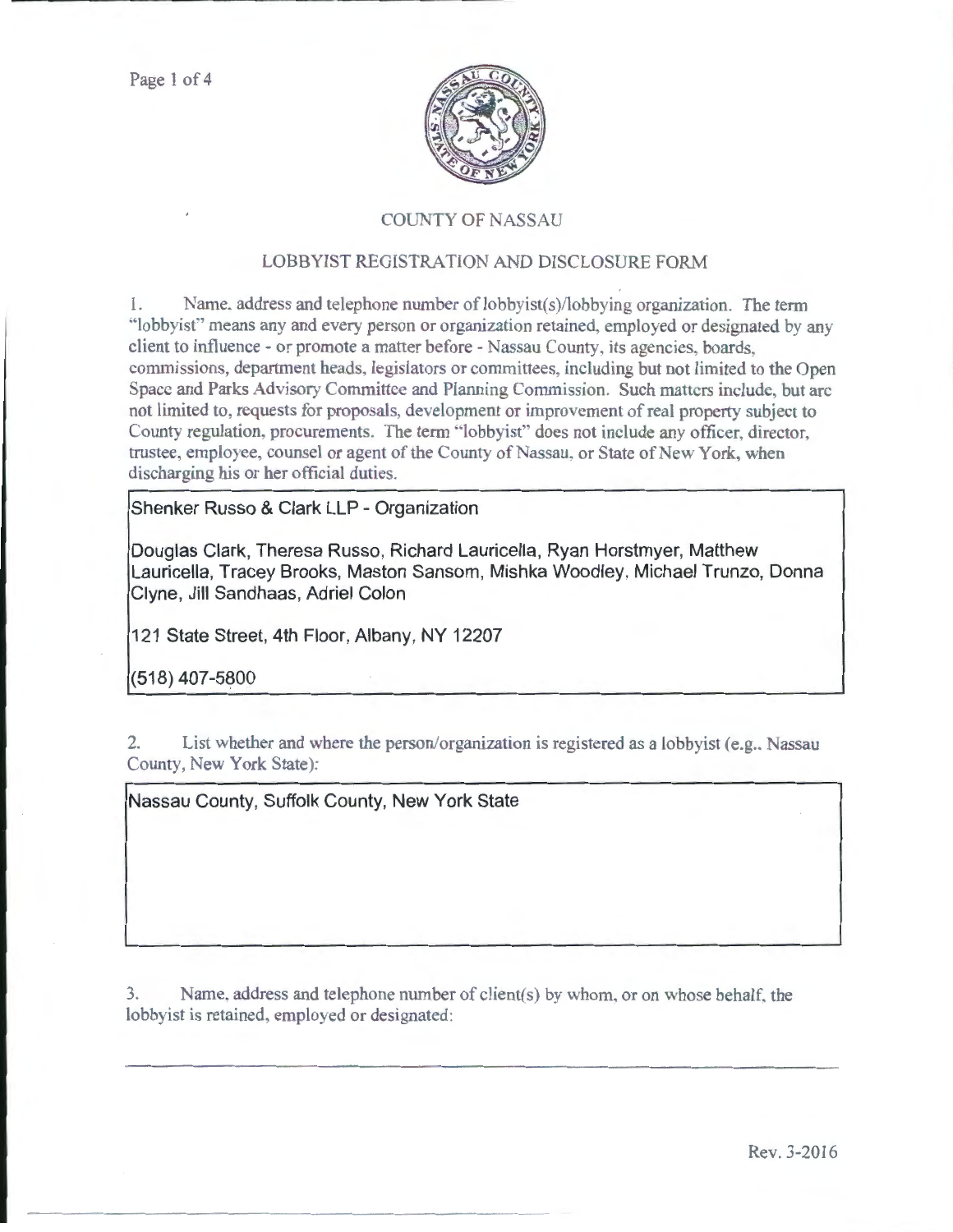Page 2 of 4

Oil Heat Institute of Long Island

200 Parkway Drive, S #202, Hauppauge, NY 11788

631-360-0200

4. Describe lobbying activity conducted, or to be conducted, in Nassau County, and identify client(s) for each activity listed. See page 4 for a complete description of lobbying activities.

Lobbying in connection with oil and heating issues

5. The name of persons. organizations or governmental entities before whom the lobbyist expects to lobby:

Office of the County Executive County Legislature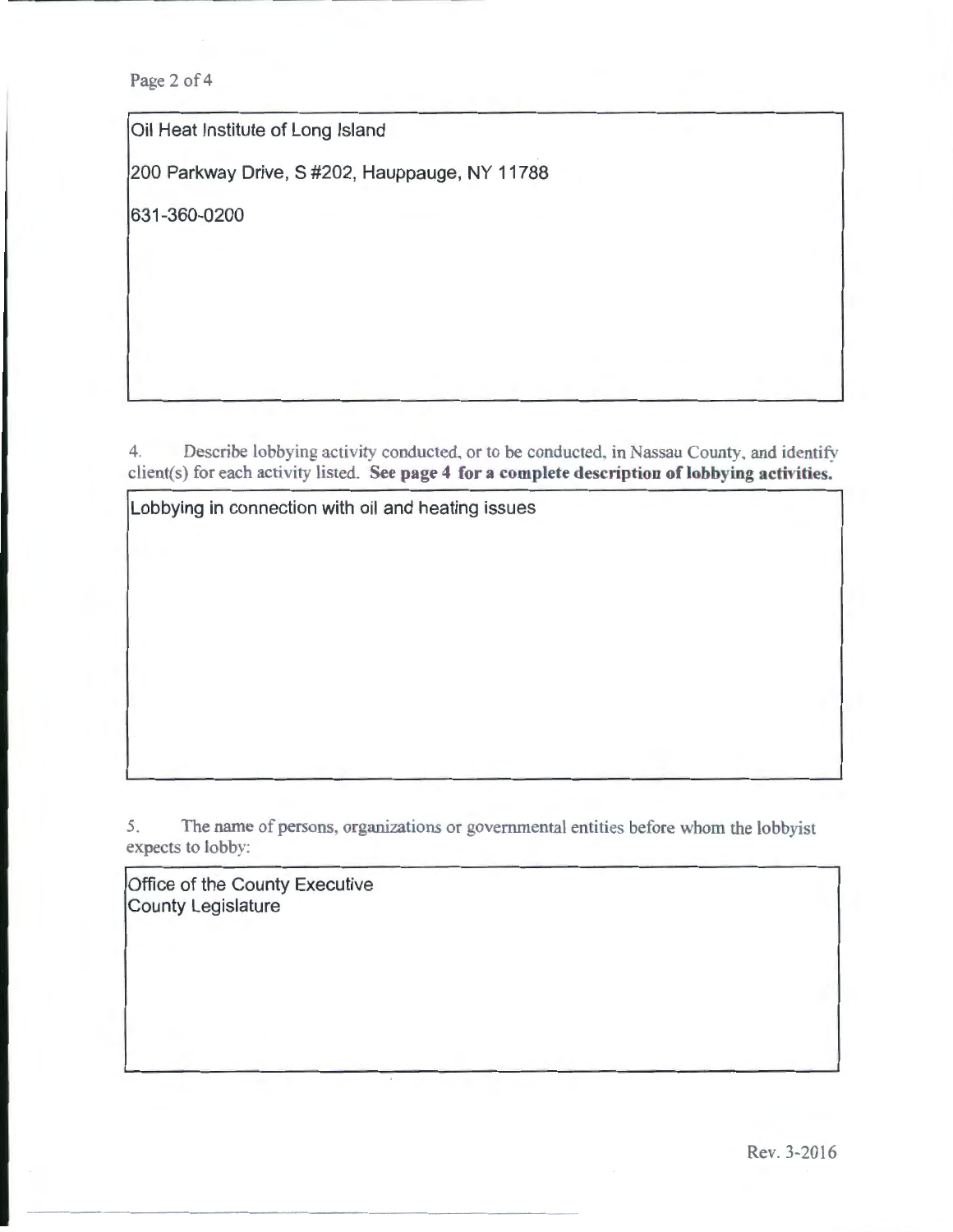#### Page 3 of 4

.......... \_\_\_\_\_\_\_\_\_\_\_\_ \_

6. If such lobbyist is retained or employed pursuant to a written agreement of retainer or employment, you must attach a copy of such document; and if agreement of retainer or employment is oral, attach a written statement of the substance thereof. If the written agreement of retainer or employment does not contain a signed authorization from the client by whom you have been authorized to lobby, separately attach such a written authorization from the client.

7. Within the previous year. has the lobbyist/lobbying organization or any of its corporate officers provided campaign contributions pursuant to the New York State Election Law to the campaign committees of any of the following Nassau County elected officials or to the campaign committees of any candidates tor any of the following Nassau County elected offices: the County Executive, the County Clerk, the Comptroller, the District Attorney, or any County Legislator? If yes. to what campaign committee? If none. you must so state:

| None |  |  |
|------|--|--|
|      |  |  |
|      |  |  |
|      |  |  |
|      |  |  |
|      |  |  |
|      |  |  |

I understand that copies of this form will be sent to the Nassau County Department of Information Technology ("IT") to be posted on the County's website.

I also understand that upon termination of retainer, employment or designation I must give written notice to the County Attorney vvithin thirty (30) days of termination.

VERIFICATION: The undersigned affirms and so swears that he/she has read and understood the foregoing statements and they are. to his/her knowledge. true and accurate.

The undersigned further certifies and affirms that the contribution(s) to the campaign committees listed above were made freely and without duress. threat or any promise of a governmental benefit or in exchange for any benefit or remuneration.

Dated: **1/14/2019** 

Signed:

Print Name: Michael C. Trunzo

Title:

Director of Government Affairs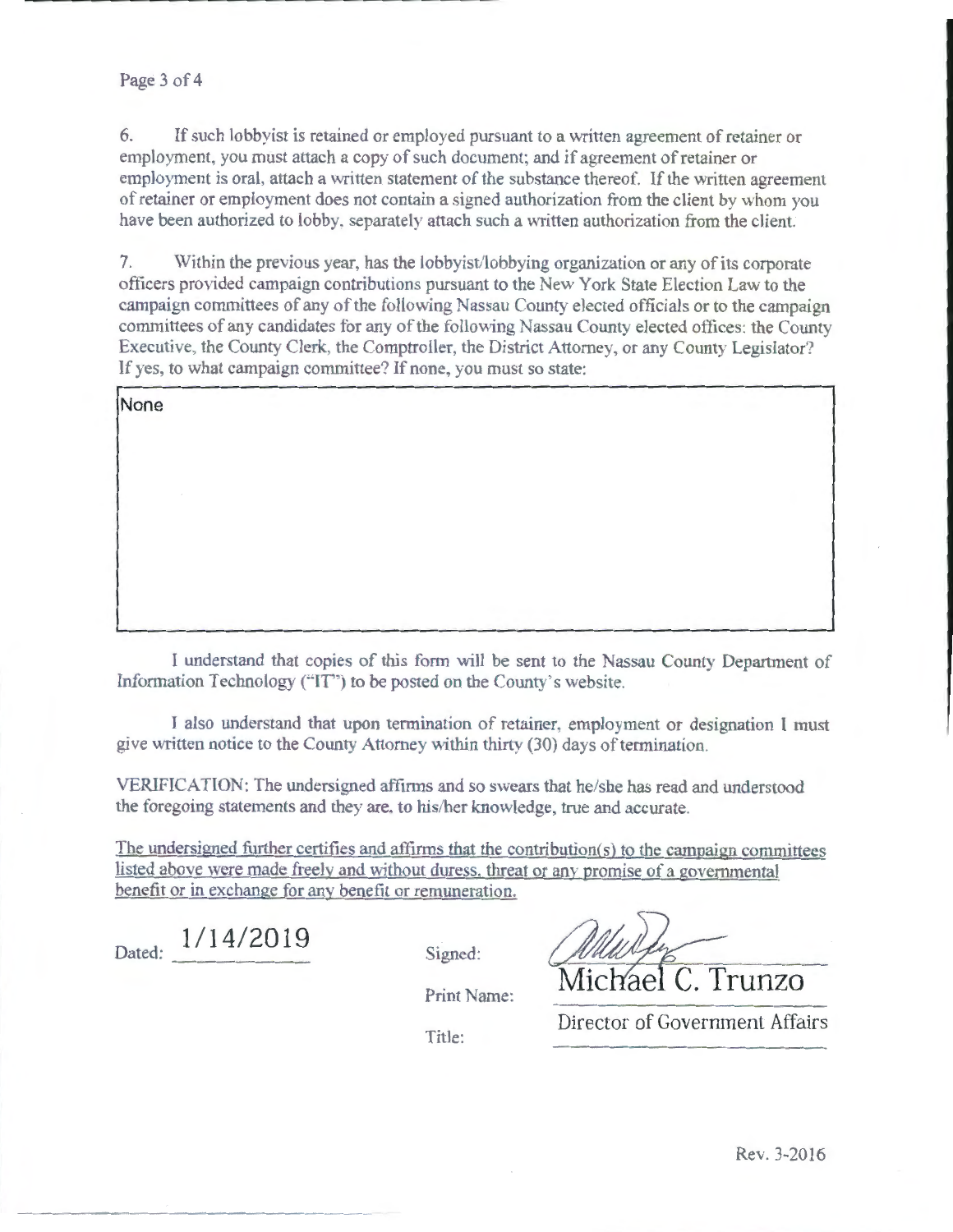

Joseph Vassallo Oil Heat Institute of Long Island 200 Parkway Drive, S #202 Hauppauge, NY 11788

#### Federal Tax 1D #47-5259932

Dear Mr. Vassallo:

Hiis Letter Agreement ("Agreement") confirms our understanding concerning Shenker Russo & Clark LLP ("SRC") serving as Government Affairs Counsel in Nassau County and Suffolk County to the Oil Heat Institute of Long Island ("OHILI") commencing on January 1, 2019 and continuing on a month-tomonth basis.

The fee for these services will be \$2,500.00 (Two Thousand and Five Hundred Dollars) per month plus actual expenses.

OHIL I will be responsible for payment of any disbursements that our firm may incur in connection with the scope of our representation, such as expenses for overnight mailing, photocopying, filing fees, meals, messenger service, travel, or other expenses incurred as a sole and direct result of our representation to you. Such disbursements and expenses may be included on our regular invoice or submitted separately.

SRC will submit invoices for services rendered on a monthly bases. These bills will also reflect the past balance due to us or any credit existing in the client's account. We reserve the right to withdraw as counsel and terminate our representation if any bill remains outstanding for more than thirty (30) days.

Payment can be made by check payable to "Shenker Russo & Clark LLP" referencing the invoice number on the face of the check and mailing the check to Accounts Receivable, Shenker Russo & Clark LLP, 121 State Street 4<sup>th</sup> Floor, Albany, NY 12207.

In accordance with the New York State Lobbying Act, we are required to register with the Joint Commission on Public Ethics. As a client retaining a lobbyist, you will be required to file Client Semi-Annual Reports with the Joint Commission on Public Ethics. The initial report is due on July 15, 2019 and each report thereafter shall be filed each January  $15<sup>th</sup>$  and July 15th for the term of this Agreement. Further, you will be required to submit Annual Reports to both Nassau and Suffolk counties. SRC will provide information and guidance to assist you in completing the required reports at no additional cost. As a client retaining a lobbyist, you are prohibited from giving gifts, including but not limited to meals, travel, golf, etc. to public officials

**SHENKER RUSSO & CLARK TLE** 518-407-5800 / 121 STATE STREET 4TH FLOOR - ALBANY, NEW YORK 12207 - WWW SRCTAWOLFICES.COM